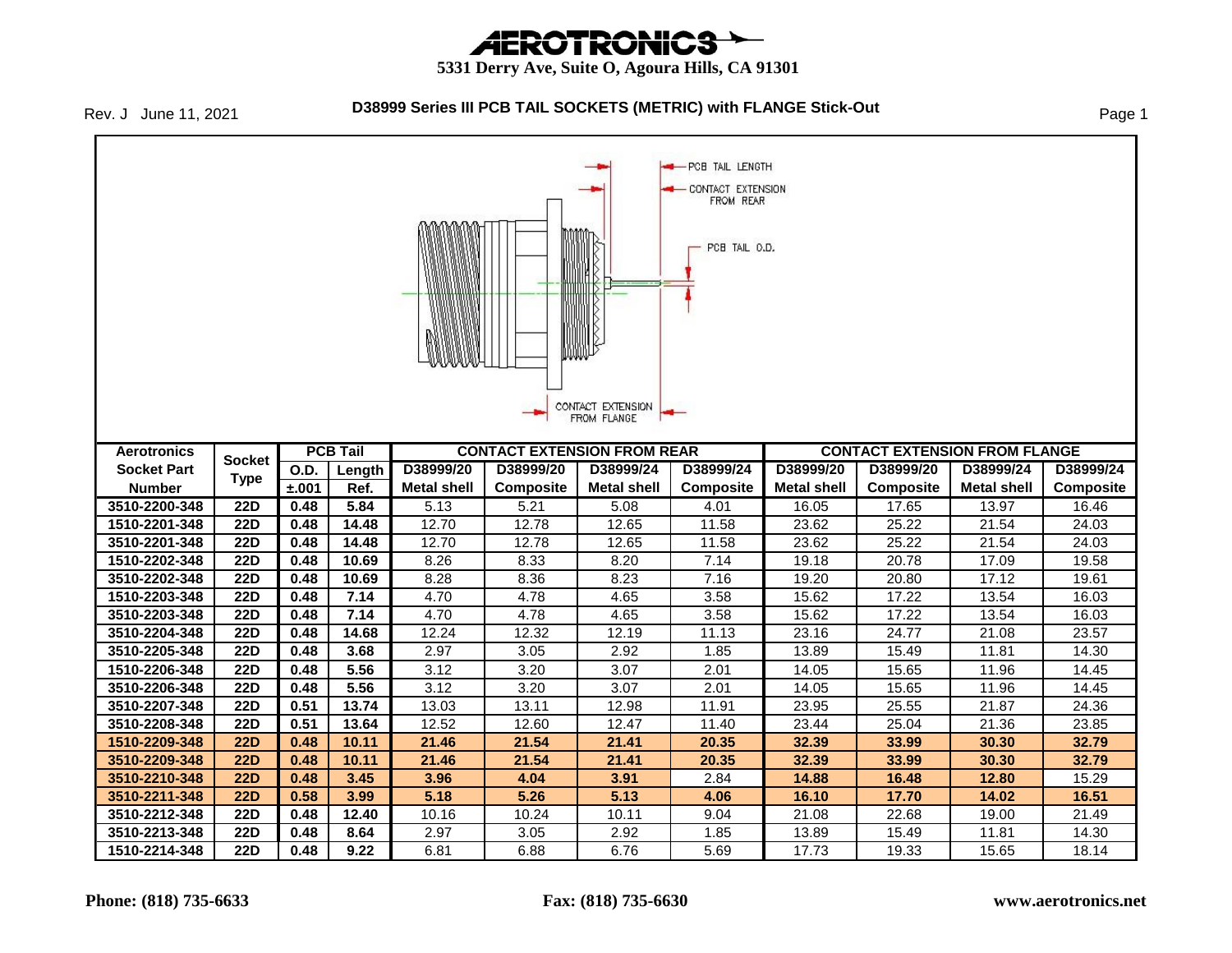

Rev. J June 11, 2021

| <b>Aerotronics</b> |                  |             | <b>PCB Tail</b> |                    |                  | <b>CONTACT EXTENSION FROM REAR</b> |                  |                    | <b>CONTACT EXTENSION FROM FLANGE</b> |                    |                  |
|--------------------|------------------|-------------|-----------------|--------------------|------------------|------------------------------------|------------------|--------------------|--------------------------------------|--------------------|------------------|
| <b>Socket Part</b> | <b>Socket</b>    | <b>O.D.</b> | Length          | D38999/20          | D38999/20        | D38999/24                          | D38999/24        | D38999/20          | D38999/20                            | D38999/24          | D38999/24        |
| <b>Number</b>      | <b>Type</b>      | ±.001       | Ref.            | <b>Metal shell</b> | <b>Composite</b> | <b>Metal shell</b>                 | <b>Composite</b> | <b>Metal shell</b> | <b>Composite</b>                     | <b>Metal shell</b> | <b>Composite</b> |
| 3510-2214-348      | <b>22D</b>       | 0.48        | 9.22            | 6.81               | 6.88             | 6.76                               | 5.69             | 17.73              | 19.33                                | 15.65              | 18.14            |
| 3510-2215-348      | <b>22D</b>       | 0.48        | 9.60            | 5.05               | 5.13             | 5.00                               | 3.94             | 15.98              | 17.58                                | 13.89              | 16.38            |
| 1510-2216-348      | <b>22D</b>       | 0.48        | 19.53           | 14.99              | 15.06            | 14.94                              | 13.87            | 25.91              | 27.51                                | 23.83              | 26.31            |
| 3510-2216-348      | <b>22D</b>       | 0.48        | 19.53           | 14.99              | 15.06            | 14.94                              | 13.87            | 25.91              | 27.51                                | 23.83              | 26.31            |
| 3510-2218-348      | <b>22D</b>       | 0.48        | 12.93           | 5.94               | 6.02             | 5.89                               | 4.83             | 16.87              | 18.47                                | 14.78              | 17.27            |
| 1510-2219-348      | <b>22D</b>       | 0.48        | 7.06            | 21.46              | 21.54            | 21.41                              | 20.35            | 32.39              | 33.99                                | 30.30              | 32.79            |
| 3510-2220-348      | <b>22D</b>       | 0.48        | 7.01            | 6.58               | 6.65             | 6.53                               | 5.46             | 17.50              | 19.10                                | 15.42              | 17.91            |
| 3510-2227-348      | <b>22D</b>       | 0.48        | 8.31            | 8.56               | 8.64             | 8.51                               | 7.44             | 19.48              | 21.08                                | 17.40              | 19.89            |
| 3510-2228-348      | <b>22D</b>       | 0.48        | 8.28            | 19.89              | 19.96            | 19.84                              | 18.77            | 30.81              | 32.41                                | 28.73              | 31.22            |
| 3510-2229-348      | <b>22D</b>       | 0.48        | 4.52            | 10.82              | 10.90            | 10.77                              | 9.70             | 21.74              | 23.34                                | 19.66              | 22.15            |
| 3510-2230-348      | <b>22D</b>       | 0.48        | 5.99            | 8.94               | 9.02             | 8.89                               | 7.82             | 19.86              | 21.46                                | 17.78              | 20.27            |
| 3510-2231-348      | <b>22D</b>       | 0.48        | 4.57            | 3.86               | 3.94             | 3.81                               | 2.74             | 14.78              | 16.38                                | 12.70              | 15.19            |
| 3510-2232-348      | <b>22D</b>       | 0.48        | 3.81            | 7.37               | 7.44             | 7.32                               | 6.25             | 18.29              | 19.89                                | 16.21              | 18.69            |
| 1510-2233-348      | <b>22D</b>       | 0.48        | 13.00           | 15.95              | 16.03            | 15.90                              | 14.83            | 26.87              | 28.47                                | 24.79              | 27.28            |
| 3510-2234-348      | <b>22D</b>       | 0.66        | 5.92            | 8.26               | 8.33             | 8.20                               | 7.14             | 19.18              | 20.78                                | 17.09              | 19.58            |
| 3510-2235-348      | <b>22D</b>       | 0.48        | 3.18            | 0.86               | 0.94             | 0.81                               | <b>NONE</b>      | 11.79              | 13.39                                | 9.70               | #VALUE!          |
| 3510-2236-348      | <b>22D</b>       | 0.48        | 3.68            | 2.97               | 3.05             | 2.92                               | 1.85             | 13.89              | 15.49                                | 11.81              | 14.30            |
| 3510-2237-348      | <b>22D</b>       | 0.48        | 5.54            | 4.83               | 4.90             | 4.78                               | 3.71             | 15.75              | 17.35                                | 13.67              | 16.15            |
| 1510-2238-348      | $\overline{22D}$ | 0.51        | 7.95            | 7.24               | 7.32             | 7.19                               | 6.12             | 18.16              | 19.76                                | 16.08              | 18.57            |
| 3510-2239-348      | <b>22D</b>       | 0.48        | 4.45            | 7.34               | 7.42             | 7.29                               | 6.22             | 18.26              | 19.86                                | 16.18              | 18.67            |
| 3510-2241-348      | <b>22D</b>       | 0.71        | 4.01            | 5.38               | 5.46             | 5.33                               | 4.27             | 16.31              | 17.91                                | 14.22              | 16.71            |
| 3510-2242-348      | <b>22D</b>       | 0.51        | 6.55            | 7.77               | 7.85             | 7.72                               | 6.65             | 18.69              | 20.29                                | 16.61              | 19.10            |
| 3510-2243-348      | <b>22D</b>       | 0.48        | 2.29            | 2.16               | 2.24             | 2.11                               | 1.04             | 13.08              | 14.68                                | 11.00              | 13.49            |
| 1510-2244-348      | <b>22D</b>       | 0.48        | 7.80            | 22.33              | 22.40            | 22.28                              | 21.21            | 33.25              | 34.85                                | 31.17              | 33.66            |
| 1510-2245-348      | <b>22D</b>       | 0.48        | 12.04           | 7.67               | 7.75             | 7.62                               | 6.55             | 18.59              | 20.19                                | 16.51              | 19.00            |
| 3510-2246-348      | <b>22D</b>       | 0.48        | 3.30            | 7.98               | 8.05             | 7.87                               | 6.86             | 18.90              | 20.50                                | 16.76              | 19.30            |
| 3510-2247-348      | <b>22D</b>       | 0.48        | 8.00            | 8.84               | 8.92             | 8.79                               | 7.72             | 19.76              | 21.36                                | 17.68              | 20.17            |
| 3510-2248-348      | <b>22D</b>       | 0.48        | 5.61            | 21.79              | 21.87            | 21.74                              | 20.68            | 32.72              | 34.32                                | 30.63              | 33.12            |
| 3510-2249-348      | <b>22D</b>       | 0.71        | 4.06            | 4.09               | 4.17             | 4.04                               | 2.97             | 15.01              | 16.61                                | 12.93              | 15.42            |
| 3510-2250-348      | <b>22D</b>       | 0.66        | 5.92            | 8.26               | 8.33             | 8.15                               | 7.14             | 19.18              | 20.78                                | 17.04              | 19.58            |
| 3510-2252-348      | <b>22D</b>       | 0.48        | 7.62            | 11.35              | 11.43            | 11.25                              | 10.24            | 22.28              | 23.88                                | 20.14              | 22.68            |
| 3510-2253-348      | $\overline{22D}$ | 0.51        | 9.02            | 6.53               | 6.60             | 6.43                               | 5.41             | 17.45              | 19.05                                | 15.32              | 17.86            |
| 3510-2254-348      | <b>22D</b>       | 0.51        | 10.16           | 7.65               | 7.72             | 7.54                               | 6.53             | 18.57              | 20.17                                | 16.43              | 18.97            |
| 3510-2255-348      | <b>22D</b>       | 0.48        | 6.73            | 15.67              | 15.75            | 15.57                              | 14.55            | 26.59              | 28.19                                | 24.46              | 27.00            |
| 3510-2256-348      | <b>22D</b>       | 0.48        | 5.64            | 5.38               | 5.46             | 5.28                               | 4.27             | 16.31              | 17.91                                | 14.17              | 16.71            |
| 3510-2257-348      | 22D              | 0.81        | 10.16           | 10.26              | 10.34            | 10.16                              | 9.14             | 21.18              | 22.78                                | 19.05              | 21.59            |
| 3510-2258-348      | <b>22D</b>       | 0.51        | 3.35            | 2.90               | 2.97             | 2.79                               | 1.78             | 13.82              | 15.42                                | 11.68              | 14.22            |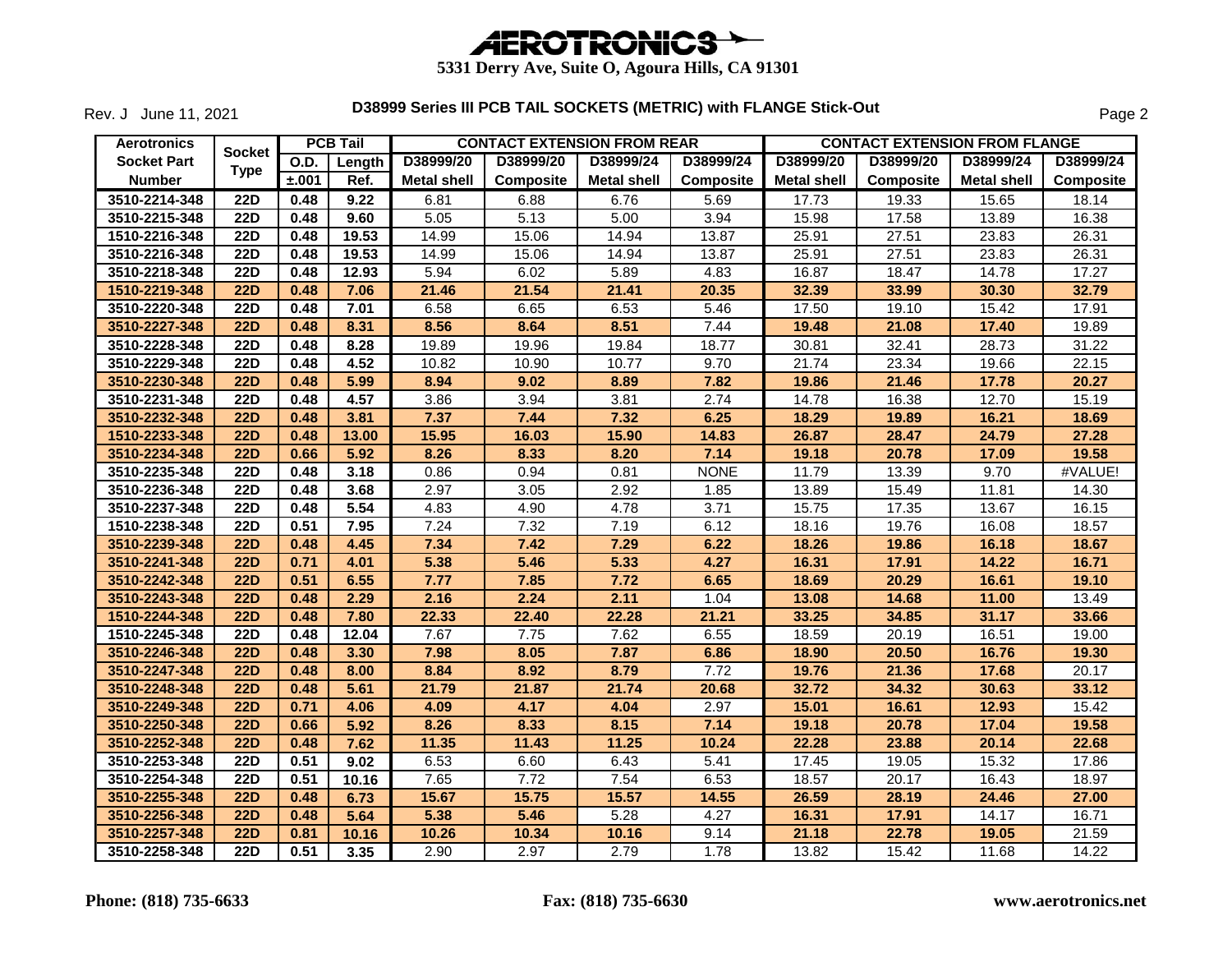

Rev. J June 11, 2021

| <b>Aerotronics</b> |                  |       | <b>PCB Tail</b> |                    |                  | <b>CONTACT EXTENSION FROM REAR</b> |                  |                    | <b>CONTACT EXTENSION FROM FLANGE</b> |                    |                  |
|--------------------|------------------|-------|-----------------|--------------------|------------------|------------------------------------|------------------|--------------------|--------------------------------------|--------------------|------------------|
| <b>Socket Part</b> | <b>Socket</b>    | O.D.  | Length          | D38999/20          | D38999/20        | D38999/24                          | D38999/24        | D38999/20          | D38999/20                            | D38999/24          | D38999/24        |
| <b>Number</b>      | <b>Type</b>      | ±.001 | Ref.            | <b>Metal shell</b> | <b>Composite</b> | <b>Metal shell</b>                 | <b>Composite</b> | <b>Metal shell</b> | <b>Composite</b>                     | <b>Metal shell</b> | <b>Composite</b> |
| 3510-2259-348      | <b>22D</b>       | 0.74  | 7.62            | 8.86               | 8.94             | 8.76                               | 7.75             | 19.79              | 21.39                                | 17.65              | 20.19            |
| 3510-2260-348      | <b>22D</b>       | 0.48  | 6.99            | 5.23               | 5.31             | 5.18                               | 4.11             | 16.15              | 17.75                                | 14.07              | 16.56            |
| 3510-2263-348      | <b>22D</b>       | 0.48  | 3.81            | 1.40               | 1.47             | 1.35                               | <b>NONE</b>      | 12.32              | 13.92                                | 10.24              | #VALUE!          |
| 1510-2264-348      | <b>22D</b>       | 0.48  | 6.10            | 14.91              | 14.99            | 14.86                              | 13.79            | 25.83              | 27.43                                | 23.75              | 26.24            |
| 3510-2264-348      | <b>22D</b>       | 0.48  | 6.10            | 14.91              | 14.99            | 14.86                              | 13.79            | 25.83              | 27.43                                | 23.75              | 26.24            |
| 3510-2265-348      | <b>22D</b>       | 0.48  | 4.45            | 6.07               | 6.15             | 6.02                               | 4.95             | 16.99              | 18.59                                | 14.91              | 17.40            |
| 3510-2266-348      | <b>22D</b>       | 0.48  | 4.45            | 17.45              | 17.53            | 17.40                              | 16.33            | 28.37              | 29.97                                | 26.29              | 28.78            |
| 3510-2267-348      | <b>22D</b>       | 0.48  | 4.45            | 7.14               | 7.21             | 7.09                               | 6.02             | 18.06              | 19.66                                | 15.98              | 18.47            |
| 3510-2268-348      | <b>22D</b>       | 0.48  | 4.57            | 6.60               | 6.68             | 6.55                               | 5.49             | 17.53              | 19.13                                | 15.44              | 17.93            |
| 3510-2269-348      | <b>22D</b>       | 0.51  | 10.03           | 11.58              | 11.66            | 11.53                              | 10.46            | 22.50              | 24.10                                | 20.42              | 22.91            |
| 1510-2271-348      | <b>22D</b>       | 0.74  | 8.36            | 9.70               | 9.78             | 9.65                               | 8.59             | 20.62              | 22.23                                | 18.54              | 21.03            |
| 3510-2271-348      | <b>22D</b>       | 0.74  | 8.36            | 9.70               | 9.78             | 9.65                               | 8.59             | 20.62              | 22.23                                | 18.54              | 21.03            |
| 3510-2272-348      | <b>22D</b>       | 0.48  | 3.99            | 5.05               | 5.13             | 5.00                               | 3.94             | 15.98              | 17.58                                | 13.89              | 16.38            |
| 3510-2273-348      | <b>22D</b>       | 0.48  | 5.41            | 8.20               | 8.28             | 8.15                               | 7.09             | 19.13              | 20.73                                | 17.04              | 19.53            |
|                    | <b>22D</b>       | 0.48  | 6.20            | 7.21               | 7.29             | 7.16                               | 6.10             | 18.14              | 19.74                                | 16.05              | 18.54            |
| 3510-2275-348      | <b>22D</b>       | 0.48  | 6.15            | 6.20               | 6.27             | 6.15                               | 5.08             | 17.12              | 18.72                                | 15.04              | 17.53            |
| 3510-2276-348      | $\overline{22D}$ | 0.76  | 7.62            | 6.91               | 6.99             | 6.86                               | 5.79             | 17.83              | 19.43                                | 15.75              | 18.24            |
| 3510-2277-348      | <b>22D</b>       | 0.48  | 5.59            | 9.96               | 10.03            | 9.86                               | 8.84             | 20.88              | 22.48                                | 18.75              | 21.29            |
| 3510-2278-348      | 22D              | 0.48  | 5.59            | 8.51               | 8.59             | 8.41                               | 7.39             | 19.43              | 21.03                                | 17.30              | 19.84            |
| 3510-2279-348      | <b>22D</b>       | 0.69  | 5.77            | 11.58              | 11.66            | 11.48                              | 10.46            | 22.50              | 24.10                                | 20.37              | 22.91            |
| 3510-2280-348      | <b>22D</b>       | 0.64  | 12.70           | 12.22              | 12.29            | 12.12                              | 11.10            | 23.14              | 24.74                                | 21.01              | 23.55            |
| 3510-2281-348      | <b>22D</b>       | 0.48  | 23.27           | 17.60              | 17.68            | 17.50                              | 16.48            | 28.52              | 30.12                                | 26.39              | 28.93            |
| 3510-2282-348      | <b>22D</b>       | 0.48  | 4.62            | 10.13              | 10.21            | 10.03                              | 9.02             | 21.06              | 22.66                                | 18.92              | 21.46            |
| 3510-2283-348      | <b>22D</b>       | 0.48  | 7.95            | 0.99               | 1.07             | 0.89                               | <b>NONE</b>      | 11.91              | 13.51                                | 9.78               | #VALUE!          |
| 3510-2284-348      | 22D              | 0.81  | 23.27           | 17.60              | 17.68            | 17.50                              | 16.48            | 28.52              | 30.12                                | 26.39              | 28.93            |
| 3510-2285-348      | <b>22D</b>       | 0.48  | 18.21           | 41.17              | 41.25            | 41.07                              | 40.06            | 52.10              | 53.70                                | 49.96              | 52.50            |
| 3510-2286-348      | <b>22D</b>       | 0.48  | 5.41            | 8.31               | 8.38             | 8.20                               | 7.19             | 19.23              | 20.83                                | 17.09              | 19.63            |
| 3510-2287-348      | <b>22D</b>       | 0.74  | 7.11            | 5.89               | 5.97             | 5.79                               | 4.78             | 16.81              | 18.42                                | 14.68              | 17.22            |
| 3510-2288-348      | <b>22D</b>       | 0.48  | 10.41           | 10.26              | 10.34            | 10.16                              | 9.14             | 21.18              | 22.78                                | 19.05              | 21.59            |
| 3510-2289-348      | <b>22D</b>       | 0.48  | 9.14            | 9.09               | 9.17             | 8.99                               | 7.98             | 20.02              | 21.62                                | 17.88              | 20.42            |
| 3510-2290-348      | <b>22D</b>       | 0.51  | 7.11            | 13.08              | 13.16            | 12.98                              | 11.96            | 24.00              | 25.60                                | 21.87              | 24.41            |
| 3510-2291-348      | <b>22D</b>       | 0.48  | 7.42            | 5.94               | 6.02             | 5.84                               | 4.83             | 16.87              | 18.47                                | 14.73              | 17.27            |
| 1510-2294-348      | <b>22D</b>       | 0.48  | 12.32           | 8.94               | 9.02             | 8.84                               | 7.82             | 19.86              | 21.46                                | 17.73              | 20.27            |
| 3510-2294-348      | 22D              | 0.48  | 12.32           | 8.94               | 9.02             | 8.84                               | 7.82             | 19.86              | $\overline{2}1.46$                   | 17.73              | 20.27            |
| 3510-2295-348      | <b>22D</b>       | 0.61  | 3.25            | 13.74              | 13.82            | 13.64                              | 12.62            | 24.66              | 26.26                                | 22.53              | 25.07            |
| 3510-2299-348      | <b>22D</b>       | 0.51  | 4.29            | 4.60               | 4.67             | 4.50                               | 3.48             | 15.52              | 17.12                                | 13.39              | 15.93            |
| 3510-2223A-348     | 22D              | 0.48  | 6.50            | 9.47               | 9.55             | 9.37                               | 8.36             | 20.40              | 22.00                                | 18.26              | 20.80            |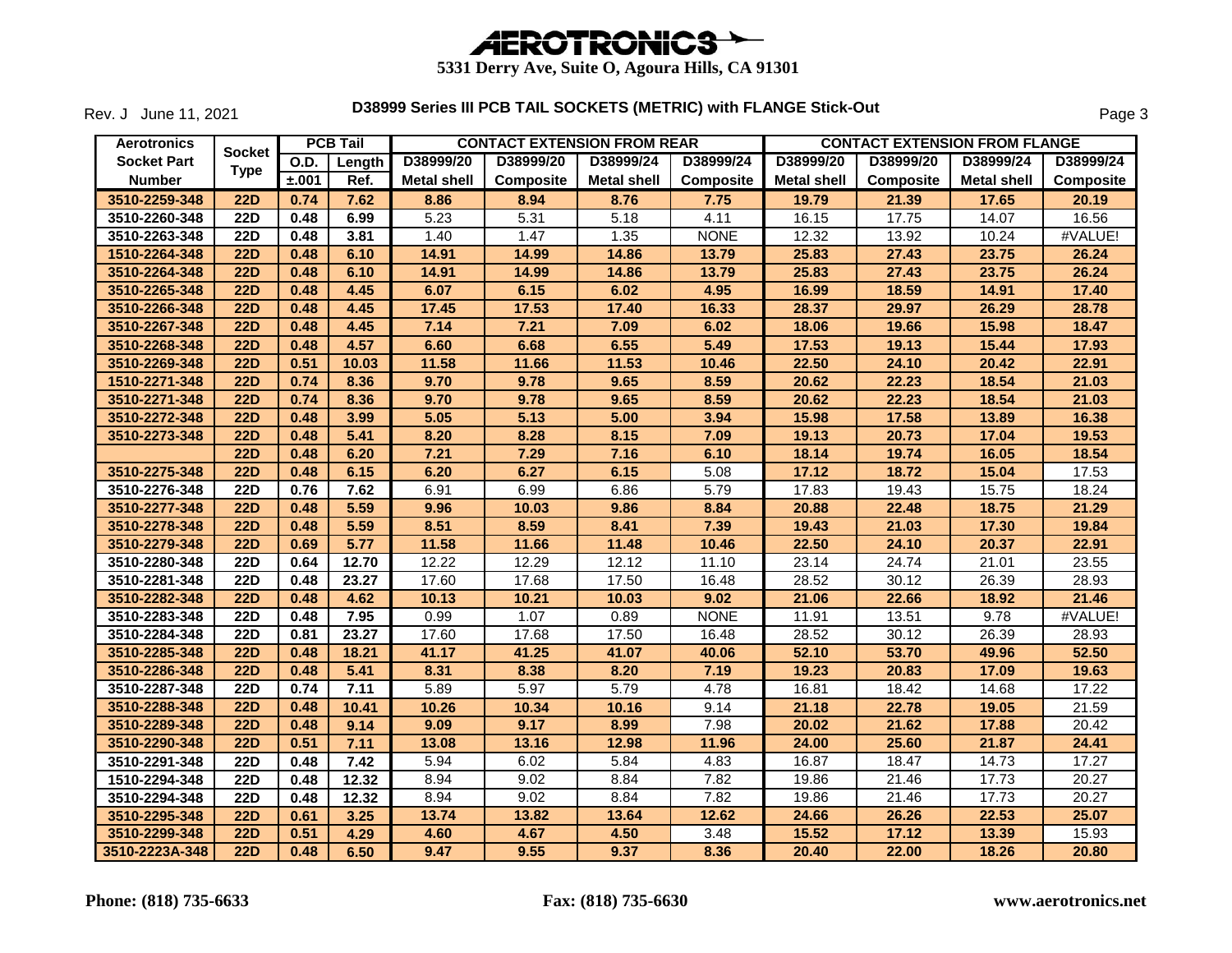

Rev. J June 11, 2021

| <b>Aerotronics</b> |                  |       | <b>PCB Tail</b> |                    |                  | <b>CONTACT EXTENSION FROM REAR</b> |                  |                    | <b>CONTACT EXTENSION FROM FLANGE</b> |                    |                  |
|--------------------|------------------|-------|-----------------|--------------------|------------------|------------------------------------|------------------|--------------------|--------------------------------------|--------------------|------------------|
| <b>Socket Part</b> | <b>Socket</b>    | O.D.  | Length          | D38999/20          | D38999/20        | D38999/24                          | D38999/24        | D38999/20          | D38999/20                            | D38999/24          | D38999/24        |
| <b>Number</b>      | <b>Type</b>      | ±.001 | Ref.            | <b>Metal shell</b> | <b>Composite</b> | <b>Metal shell</b>                 | <b>Composite</b> | <b>Metal shell</b> | <b>Composite</b>                     | <b>Metal shell</b> | <b>Composite</b> |
| 3510-2224A-348     | <b>22D</b>       | 0.48  | 4.95            | 2.64               | 2.72             | 2.54                               | 1.52             | 13.56              | 15.16                                | 11.43              | 13.97            |
| 3510-2225A-348     | <b>22D</b>       | 0.48  | 8.00            | 7.16               | 7.24             | 7.06                               | 6.05             | 18.08              | 19.69                                | 15.95              | 18.49            |
| 3510-2226A-348     | <b>22D</b>       | 0.48  | 3.76            | 1.40               | 1.47             | 1.30                               | 0.28             | 12.32              | 13.92                                | 10.19              | 12.73            |
| 3510-2227A-348     | <b>22D</b>       | 0.48  | 5.87            | 16.94              | 17.02            | 16.84                              | 15.82            | 27.86              | 29.46                                | 25.73              | 28.27            |
| 3510-2228A-348     | $\overline{22D}$ | 0.48  | 12.07           | 5.23               | 5.31             | 5.13                               | 4.11             | 16.15              | 17.75                                | 14.02              | 16.56            |
| 3510-2229A-348     | <b>22D</b>       | 0.48  | 6.71            | 2.46               | 2.54             | 2.36                               | 1.35             | 13.39              | 14.99                                | 11.25              | 13.79            |
| 3510-2230A-348     | <b>22D</b>       | 0.48  | 7.24            | 7.42               | 7.49             | 7.32                               | 6.30             | 18.34              | 19.94                                | 16.21              | 18.75            |
| 3510-2231A-348     | <b>22D</b>       | 0.48  | 14.48           | 18.08              | 18.16            | 17.98                              | 16.97            | 29.01              | 30.61                                | 26.87              | 29.41            |
| 3510-2232A-348     | <b>22D</b>       | 0.48  | 7.32            | 8.81               | 8.89             | 8.71                               | 7.70             | 19.74              | 21.34                                | 17.60              | 20.14            |
| 3510-2233A-348     | 22D              | 0.48  | 5.84            | 9.32               | 9.40             | 9.22                               | 8.20             | 20.24              | 21.84                                | 18.11              | 20.65            |
| 3510-2234A-348     | <b>22D</b>       | 0.48  | 9.53            | 2.46               | 2.54             | 2.36                               | 1.35             | 13.39              | 14.99                                | 11.25              | 13.79            |
| 3510-2235A-348     | <b>22D</b>       | 0.48  | 5.84            | 10.26              | 10.34            | 10.16                              | 9.14             | 21.18              | 22.78                                | 19.05              | 21.59            |
| 3510-2236A-348     | <b>22D</b>       | 0.48  | 11.81           | 20.75              | 20.83            | 20.65                              | 19.63            | 31.67              | 33.27                                | 29.54              | 32.08            |
| 3510-2237A-348     | 22D              | 0.48  | 10.69           | 8.13               | 8.20             | 8.03                               | 7.01             | 19.05              | 20.65                                | 16.92              | 19.46            |
| 3510-2238A-348     | <b>22D</b>       | 0.48  | 9.32            | 3.66               | 3.73             | 3.56                               | 2.54             | 14.58              | 16.18                                | 12.45              | 14.99            |
| 3510-2239A-348     | <b>22D</b>       | 0.48  | 10.03           | 3.23               | 3.30             | 3.12                               | 2.11             | 14.15              | 15.75                                | 12.01              | 14.55            |
| 3510-2240A-348     | 22D              | 0.48  | 5.08            | 9.19               | 9.27             | 9.09                               | 8.08             | 20.12              | 21.72                                | 17.98              | 20.52            |
| 3510-2242A-348     | <b>22D</b>       | 0.48  | 5.54            | 10.21              | 10.29            | 10.11                              | 9.09             | 21.13              | 22.73                                | 19.00              | 21.54            |
| 3510-2244A-348     | 22D              | 0.48  | 9.40            | 10.92              | 11.00            | 10.82                              | 9.80             | 21.84              | 23.44                                | 19.71              | 22.25            |
| 3510-2245A-348     | <b>22D</b>       | 0.48  | 5.92            | 8.26               | 8.33             | 8.15                               | 7.14             | 19.18              | 20.78                                | 17.04              | 19.58            |
| 3510-2246A-348     | <b>22D</b>       | 0.48  | 4.70            | 2.51               | 2.59             | 2.39                               | 1.40             | 13.44              | 15.04                                | 11.28              | 13.84            |
| 3510-2247A-348     | <b>22D</b>       | 0.48  | 18.67           | 11.91              | 11.99            | 11.76                              | 10.80            | 22.83              | 24.43                                | 20.65              | 23.24            |
| 3510-2248A-348     | <b>22D</b>       | 0.48  | 11.02           | 15.82              | 15.90            | 15.65                              | 14.71            | 26.75              | 28.35                                | 24.54              | 27.15            |
| 3510-2249A-348     | <b>22D</b>       | 0.48  | 15.72           | 11.40              | 11.48            | 11.20                              | 10.29            | 22.33              | 23.93                                | 20.09              | 22.73            |
| 3510-2250A-348     | <b>22D</b>       | 0.48  | 8.00            | 5.64               | 5.72             | 5.41                               | 4.52             | 16.56              | 18.16                                | 14.30              | 16.97            |
| 3510-2251A-348     | <b>22D</b>       | 0.48  | 16.21           | 13.84              | 13.92            | 13.59                              | 12.73            | 24.77              | 26.37                                | 22.48              | 25.17            |
| 3510-2252A-348     | <b>22D</b>       | 0.48  | 6.35            | 13.82              | 13.89            | 13.54                              | 12.70            | 24.74              | 26.34                                | 22.43              | 25.15            |
| 3510-2254A-348     | <b>22D</b>       | 0.48  | 55.55           | 46.89              | 46.96            | 46.56                              | 45.77            | 57.81              | 59.41                                | 55.45              | 58.22            |
| 3510-2255A-348     | <b>22D</b>       | 0.48  | 7.92            | 0.99               | 1.07             | <b>NONE</b>                        | <b>NONE</b>      | 11.91              | 13.51                                | #VALUE!            | #VALUE!          |
| 3510-2258A-348     | <b>22D</b>       | 0.48  | 3.84            | 1.12               | 1.19             | <b>NONE</b>                        | <b>NONE</b>      | 12.04              | 13.64                                | #VALUE!            | #VALUE!          |
| 3510-2259A-348     | $\overline{22D}$ | 0.48  | 6.45            | 4.90               | 4.98             | 4.67                               | 3.78             | 15.82              | 17.42                                | 13.56              | 16.23            |
| 3510-2260A-348     | <b>22D</b>       | 0.48  | 9.53            | 6.20               | 6.27             | 5.94                               | 5.08             | 17.12              | 18.72                                | 14.83              | 17.53            |
| 3510-2261A-348     | <b>22D</b>       | 0.48  | 5.69            | 10.34              | 10.41            | 10.06                              | 9.22             | 21.26              | 22.86                                | 18.95              | 21.67            |
| 3510-2262A-348     | <b>22D</b>       | 0.48  | 14.45           | 12.75              | 12.83            | 12.45                              | 11.63            | 23.67              | 25.27                                | 21.34              | 24.08            |
| 3510-2263A-348     | <b>22D</b>       | 0.48  | 14.83           | 14.12              | 14.20            | 13.79                              | 13.00            | 25.04              | 26.64                                | 22.68              | 25.45            |
| 3510-2264A-348     | <b>22D</b>       | 0.48  | 4.57            | 6.48               | 6.55             | 6.12                               | 5.36             | 17.40              | 19.00                                | 15.01              | 17.81            |
| 3510-2265A-348     | 22D              | 0.48  | 5.00            | 13.39              | 13.46            | 13.00                              | 12.27            | 24.31              | 25.91                                | 21.89              | 24.71            |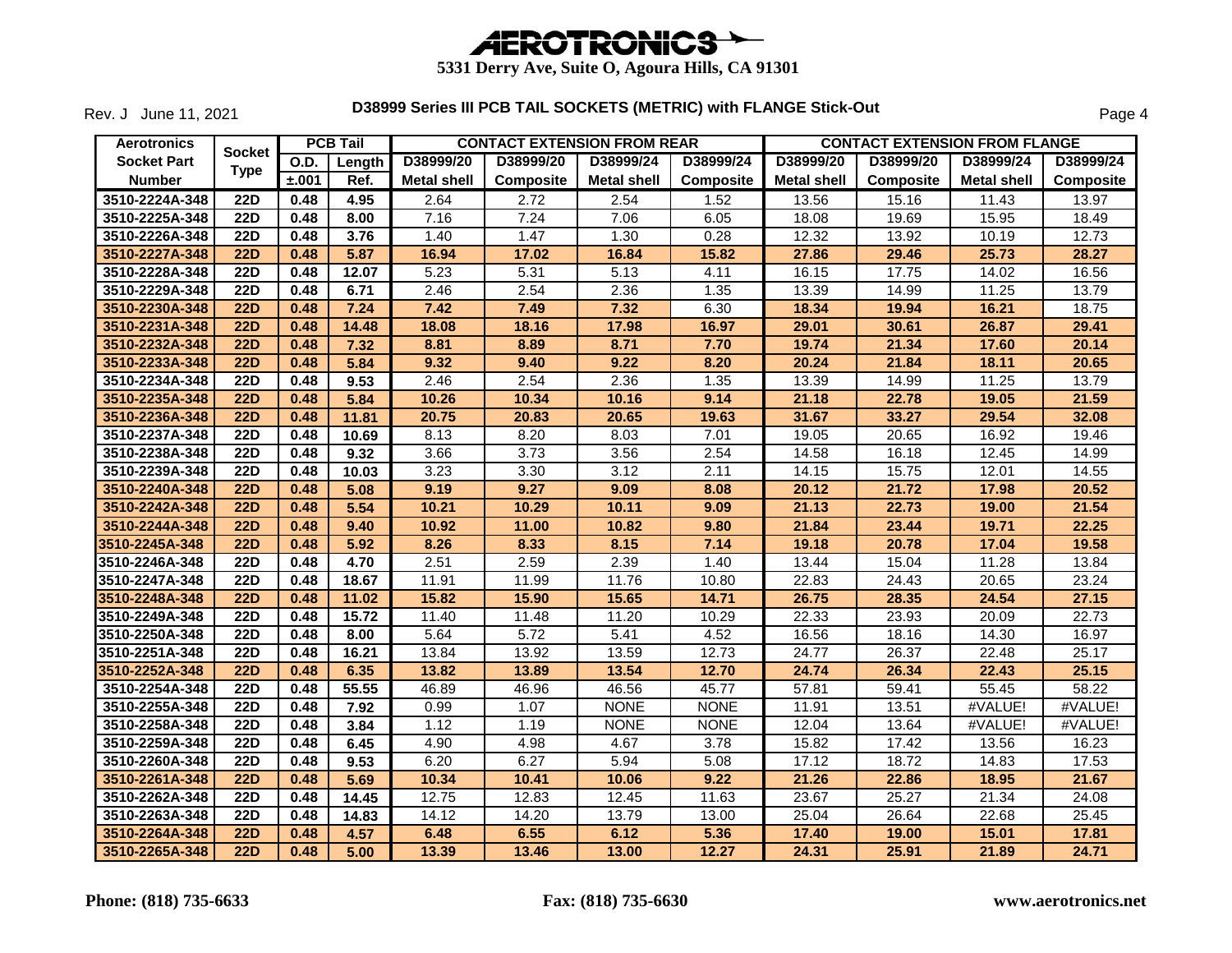

Rev. J June 11, 2021

| <b>Aerotronics</b> | <b>Socket</b>    |       | <b>PCB Tail</b> |                    | <b>CONTACT EXTENSION FROM REAR</b> |                    |                  |                    | <b>CONTACT EXTENSION FROM FLANGE</b> |                    |                  |
|--------------------|------------------|-------|-----------------|--------------------|------------------------------------|--------------------|------------------|--------------------|--------------------------------------|--------------------|------------------|
| <b>Socket Part</b> |                  | O.D.  | Length          | D38999/20          | D38999/20                          | D38999/24          | D38999/24        | D38999/20          | D38999/20                            | D38999/24          | D38999/24        |
| <b>Number</b>      | <b>Type</b>      | ±.001 | Ref.            | <b>Metal shell</b> | <b>Composite</b>                   | <b>Metal shell</b> | <b>Composite</b> | <b>Metal shell</b> | <b>Composite</b>                     | <b>Metal shell</b> | <b>Composite</b> |
| 3510-2266A-348     | <b>22D</b>       | 0.48  | 2.54            | 3.66               | 3.73                               | 3.25               | 2.54             | 14.58              | 16.18                                | 12.14              | 14.99            |
| 3510-2267A-348     | <b>22D</b>       | 0.48  | 8.38            | 6.02               | 6.10                               | 5.59               | 4.90             | 16.94              | 18.54                                | 14.48              | 17.35            |
| 3510-2268A-348     | 22D              | 0.48  | 8.26            | 14.81              | 14.88                              | 14.58              | 13.69            | 25.73              | 27.33                                | 23.47              | 26.14            |
| 3510-2269A-348     | <b>22D</b>       | 0.48  | 18.87           | 16.69              | 16.76                              | 16.43              | 15.57            | 27.61              | 29.21                                | 25.32              | 28.02            |
| 3510-2270A-348     | <b>22D</b>       | 0.48  | 10.92           | 8.48               | 8.56                               | 8.20               | 7.37             | 19.41              | 21.01                                | 17.09              | 19.81            |
| 3510-2271A-348     | <b>22D</b>       | 0.48  | 5.77            | 5.11               | 5.18                               | 4.80               | 3.99             | 16.03              | 17.63                                | 13.69              | 16.43            |
| 3510-2272A-348     | <b>22D</b>       | 0.48  | 2.54            | 7.21               | 7.29                               | 6.88               | 6.10             | 18.14              | 19.74                                | 15.77              | 18.54            |
| 3510-2273A-348     | <b>22D</b>       | 0.48  | 14.33           | 11.96              | 12.04                              | 11.61              | 10.85            | 22.89              | 24.49                                | 20.50              | 23.29            |
| 3510-2274A-348     | <b>22D</b>       | 0.48  | 2.79            | 28.98              | 29.06                              | 28.60              | 27.86            | 39.90              | 41.50                                | 37.49              | 40.31            |
| 3510-2275A-348     | $\overline{22D}$ | 0.48  | 12.93           | 5.99               | 6.07                               | 5.59               | 4.88             | 16.92              | 18.52                                | 14.48              | 17.32            |
| 3510-2276A-348     | <b>22D</b>       | 0.48  | 3.58            | 4.67               | 4.75                               | 4.24               | 3.56             | 15.60              | 17.20                                | 13.13              | 16.00            |
| 3510-2277A-348     | <b>22D</b>       | 0.48  | 3.18            | 5.13               | 5.21                               | 4.90               | 4.01             | 16.05              | 17.65                                | 13.79              | 16.46            |
| 3510-2279A-349     | <b>22D</b>       | 0.48  | 12.93           | 5.99               | 6.07                               | 5.72               | 4.88             | 16.92              | 18.52                                | 14.61              | 17.32            |
| 3510-2280A-348     | 22D              | 0.48  | 7.95            | 7.29               | 7.37                               | 6.99               | 6.17             | 18.21              | 19.81                                | 15.88              | 18.62            |
| 3510-2281A-348     | <b>22D</b>       | 0.48  | 2.54            | 3.91               | 3.99                               | 3.58               | 2.79             | 14.83              | 16.43                                | 12.47              | 15.24            |
| 3510-2283A-348     | <b>22D</b>       | 0.48  | 13.34           | 6.58               | 6.65                               | 6.20               | 5.46             | 17.50              | 19.10                                | 15.09              | 17.91            |
| 3510-2285A-348     | <b>22D</b>       | 0.48  | 11.23           | 4.29               | 4.37                               | 3.86               | 3.18             | 15.21              | 16.81                                | 12.75              | 15.62            |
| 3510-2286A-348     | <b>22D</b>       | 0.48  | 6.35            | 7.21               | 7.29                               | 6.99               | 6.10             | 18.14              | 19.74                                | 15.88              | 18.54            |
| 3510-2287A-348     | $\overline{22D}$ | 0.48  | 13.00           | 10.64              | 10.72                              | 10.39              | 9.53             | 21.56              | 23.16                                | 19.28              | 21.97            |
| 3510-2288A-348     | <b>22D</b>       | 0.48  | 14.61           | 12.90              | 12.98                              | 12.62              | 11.79            | 23.83              | 25.43                                | 21.51              | 24.23            |
| 3510-2289A-348     | <b>22D</b>       | 0.48  | 7.87            | 13.06              | 13.13                              | 12.75              | 11.94            | 23.98              | 25.58                                | 21.64              | 24.38            |
| 3510-2290A-348     | <b>22D</b>       | 0.48  | 4.72            | 11.18              | 11.25                              | 10.85              | 10.06            | 22.10              | 23.70                                | 19.74              | 22.50            |
| 3510-2292A-348     | <b>22D</b>       | 0.48  | 11.13           | 13.44              | 13.51                              | 13.06              | 12.32            | 24.36              | 25.96                                | 21.95              | 24.77            |
| 3510-2293A-348     | <b>22D</b>       | 0.48  | 10.08           | 7.72               | 7.80                               | 7.32               | 6.60             | 18.64              | 20.24                                | 16.21              | 19.05            |
| 3510-2294A-348     | <b>22D</b>       | 0.48  | 8.59            | 9.96               | 10.03                              | 9.53               | 8.84             | 20.88              | 22.48                                | 18.42              | 21.29            |
| 3510-2295A-348     | $\overline{22D}$ | 0.48  | 7.11            | 3.66               | 3.73                               | 3.43               | 2.54             | 14.58              | 16.18                                | 12.32              | 14.99            |
| 3510-2296A-348     | <b>22D</b>       | 0.48  | 8.03            | 5.28               | 5.36                               | 5.03               | 4.17             | 16.21              | 17.81                                | 13.92              | 16.61            |
| 3510-2297A-348     | <b>22D</b>       | 0.48  | 14.02           | 7.09               | 7.16                               | 6.81               | 5.97             | 18.01              | 19.61                                | 15.70              | 18.42            |
| 3510-2298A-348     | <b>22D</b>       | 0.48  | 7.90            | 9.02               | 9.09                               | 8.71               | 7.90             | 19.94              | 21.54                                | 17.60              | 20.35            |
| 3510-2299A-348     | $\overline{22D}$ | 0.48  | 11.56           | 9.37               | 9.45                               | 9.04               | 8.26             | 20.29              | 21.89                                | 17.93              | 20.70            |
| 3510-2200-349      | <b>22M</b>       | 0.48  | 3.00            | 5.38               | 5.46                               | 5.33               | 4.27             | 16.31              | 17.91                                | 14.22              | 16.71            |
| 3510-2201-349      | <b>22M</b>       | 0.48  | 3.51            | 5.89               | 5.97                               | 5.84               | 4.78             | 16.81              | 18.42                                | 14.73              | 17.22            |
| 3510-2202-349      | 22M              | 0.48  | 3.99            | 6.38               | 6.45                               | 6.32               | 5.26             | 17.30              | 18.90                                | 15.21              | 17.70            |
| 3510-2203-349      | <b>22M</b>       | 0.48  | 4.50            | 6.88               | 6.96                               | 6.83               | 5.77             | 17.81              | 19.41                                | 15.72              | 18.21            |
| 3510-2204-349      | <b>22M</b>       | 0.48  | 5.00            | 7.39               | 7.47                               | 7.34               | 6.27             | 18.31              | 19.91                                | 16.23              | 18.72            |
| 3510-2205-349      | <b>22M</b>       | 0.48  | 5.51            | 7.90               | 7.98                               | 7.85               | 6.78             | 18.82              | 20.42                                | 16.74              | 19.23            |
| 3510-2206-349      | 22M              | 0.48  | 5.99            | 8.38               | 8.46                               | 8.33               | 7.26             | 19.30              | 20.90                                | 17.22              | 19.71            |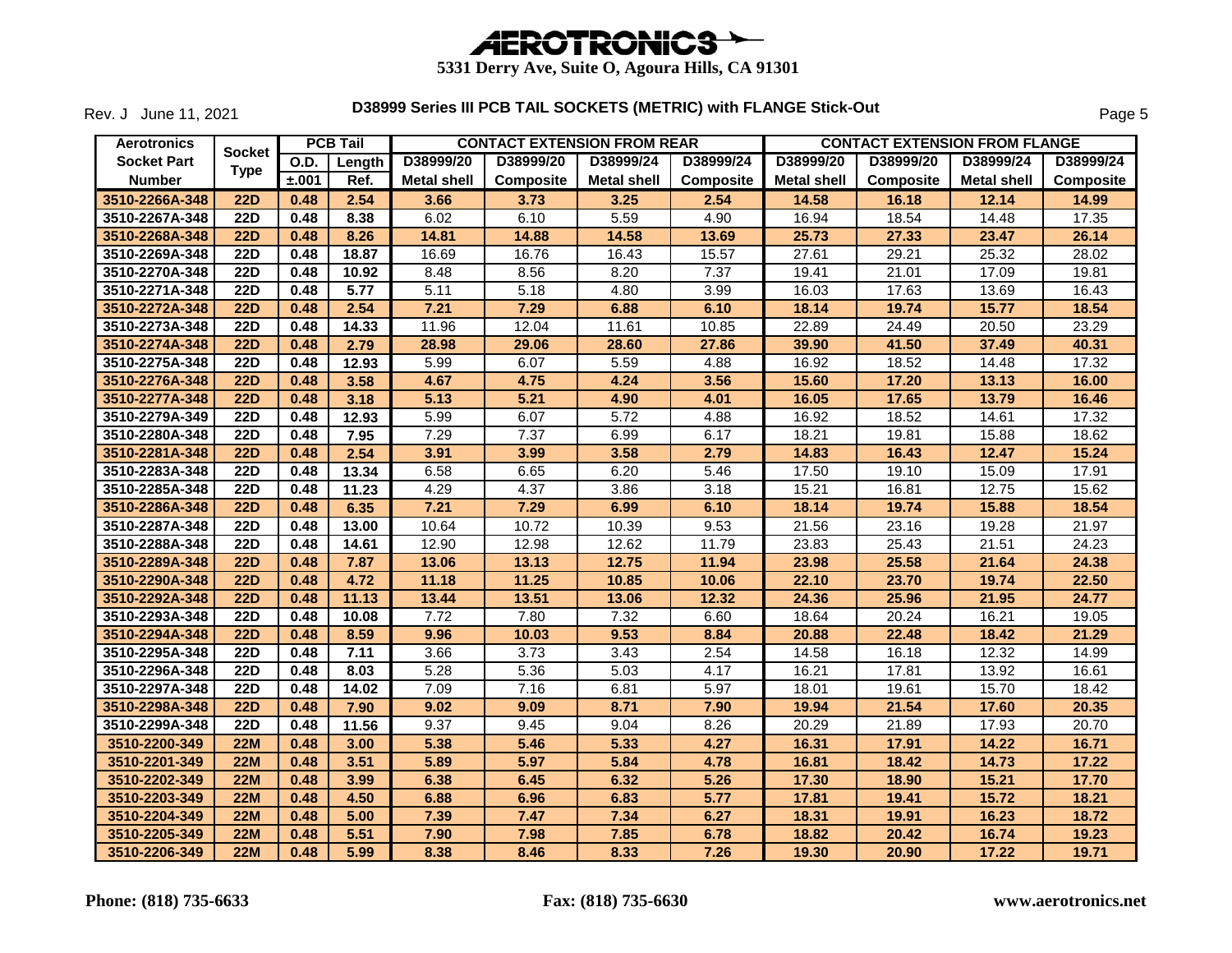

Rev. J June 11, 2021

| <b>Aerotronics</b> |                 |       | <b>PCB Tail</b> |                    |                  | <b>CONTACT EXTENSION FROM REAR</b> |           |                    | <b>CONTACT EXTENSION FROM FLANGE</b> |                    |           |
|--------------------|-----------------|-------|-----------------|--------------------|------------------|------------------------------------|-----------|--------------------|--------------------------------------|--------------------|-----------|
| <b>Socket Part</b> | <b>Socket</b>   | O.D.  | Length          | D38999/20          | D38999/20        | D38999/24                          | D38999/24 | D38999/20          | D38999/20                            | D38999/24          | D38999/24 |
| <b>Number</b>      | <b>Type</b>     | ±.001 | Ref.            | <b>Metal shell</b> | <b>Composite</b> | <b>Metal shell</b>                 | Composite | <b>Metal shell</b> | Composite                            | <b>Metal shell</b> | Composite |
| 3510-2207-349      | <b>22M</b>      | 0.48  | 3.00            | 4.22               | 4.29             | 4.14                               | 3.10      | 15.14              | 16.74                                | 13.03              | 15.54     |
| 3510-2208-349      | 22M             | 0.48  | 3.51            | 4.72               | 4.80             | 4.62                               | 3.61      | 15.65              | 17.25                                | 13.51              | 16.05     |
| 3510-2209-349      | <b>22M</b>      | 0.48  | 3.99            | 5.21               | 5.28             | 5.08                               | 4.09      | 16.13              | 17.73                                | 13.97              | 16.54     |
| 3510-2210-349      | 22M             | 0.48  | 4.50            | 5.72               | 5.79             | 5.56                               | 4.60      | 16.64              | 18.24                                | 14.45              | 17.04     |
| 3510-2211-349      | 22M             | 0.48  | 5.00            | 6.22               | 6.30             | 6.05                               | 5.11      | 17.15              | 18.75                                | 14.94              | 17.55     |
| 3510-2212-349      | <b>22M</b>      | 0.48  | 5.51            | 6.73               | 6.81             | 6.53                               | 5.61      | 17.65              | 19.25                                | 15.42              | 18.06     |
| 3510-2213-349      | <b>22M</b>      | 0.48  | 5.99            | 7.21               | 7.29             | 6.99                               | 6.10      | 18.14              | 19.74                                | 15.88              | 18.54     |
| 3510-2214-349      | <b>22M</b>      | 0.48  | 11.48           | 10.13              | 10.21            | 9.86                               | 9.02      | 21.06              | 22.66                                | 18.75              | 21.46     |
| 3510-2215-349      | <b>22M</b>      | 0.48  | 9.63            | 5.11               | 5.18             | 4.83                               | 3.99      | 16.03              | 17.63                                | 13.72              | 16.43     |
| 3510-2249-349      | <b>22M</b>      | 0.66  | 5.08            | 3.96               | 4.04             | 3.68                               | 2.84      | 14.88              | 16.48                                | 12.57              | 15.29     |
| 1510-2251-349      | 22M             | 0.76  | 8.36            | 9.70               | 9.78             | 9.65                               | 8.59      | 20.62              | 22.23                                | 18.54              | 21.03     |
| 3510-2251-349      | <b>22M</b>      | 0.76  | 8.36            | 9.70               | 9.78             | 9.65                               | 8.59      | 20.62              | 22.23                                | 18.54              | 21.03     |
| 1510-22LF0-349     | <b>22M</b>      | 0.48  | 5.00            | 6.32               | 6.40             | 6.27                               | 5.21      | 17.25              | 18.85                                | 15.16              | 17.65     |
| 1510-22LF1-349     | <b>22M</b>      | 0.48  | 3.99            | 5.31               | 5.38             | 5.26                               | 4.19      | 16.23              | 17.83                                | 14.15              | 16.64     |
| 1510-22LF2-349     | <b>22M</b>      | 0.48  | 3.00            | 4.32               | 4.39             | 4.27                               | 3.20      | 15.24              | 16.84                                | 13.16              | 15.65     |
| 1510-2000-351      | 20              | 0.66  | 10.16           | 3.23               | 3.30             | 3.18                               | 2.11      | 14.15              | 15.75                                | 12.07              | 14.55     |
| 1510-2001-351      | $\overline{20}$ | 0.66  | 5.08            | 7.42               | 7.49             | 7.37                               | 6.30      | 18.34              | 19.94                                | 16.26              | 18.75     |
| 1510-2002-351      | 20              | 0.48  | 11.05           | 8.26               | 8.33             | 8.20                               | 7.14      | 19.18              | 20.78                                | 17.09              | 19.58     |
| 1510-2003-351      | 20              | 0.48  | 3.45            | 3.96               | 4.04             | 3.91                               | 2.84      | 14.88              | 16.48                                | 12.80              | 15.29     |
| 1510-2004-351      | 20              | 0.58  | 7.01            | 9.78               | 9.86             | 9.73                               | 8.66      | 20.70              | 22.30                                | 18.62              | 21.11     |
| 3510-2004-351      | 20              | 0.58  | 7.01            | 9.78               | 9.86             | 9.73                               | 8.66      | 20.70              | 22.30                                | 18.62              | 21.11     |
| 1510-2005-351      | 20              | 0.48  | 7.65            | 4.83               | 4.90             | 4.78                               | 3.71      | 15.75              | 17.35                                | 13.67              | 16.15     |
| 1510-2006-351      | 20              | 0.48  | 3.68            | 2.97               | 3.05             | 2.92                               | 1.85      | 13.89              | 15.49                                | 11.81              | 14.30     |
| 3510-2007-351      | 20              | 0.48  | 4.57            | 3.86               | 3.94             | 3.81                               | 2.74      | 14.78              | 16.38                                | 12.70              | 15.19     |
| 1510-2008-351      | 20              | 0.48  | 5.54            | 4.83               | 4.90             | 4.78                               | 3.71      | 15.75              | 17.35                                | 13.67              | 16.15     |
| 3510-2009-351      | 20              | 0.48  | 10.39           | 2.92               | 3.00             | 2.87                               | 1.80      | 13.84              | 15.44                                | 11.76              | 14.25     |
| 1510-2010-351      | 20              | 0.48  | 16.23           | 13.51              | 13.59            | 13.46                              | 12.40     | 24.43              | 26.04                                | 22.35              | 24.84     |
| 1510-2011-351      | 20              | 0.48  | 4.45            | 7.14               | 7.21             | 7.09                               | 6.02      | 18.06              | 19.66                                | 15.98              | 18.47     |
| 1510-2012-351      | 20              | 0.74  | 8.36            | 9.70               | 9.78             | 9.65                               | 8.59      | 20.62              | 22.23                                | 18.54              | 21.03     |
| 1510-2013-351      | 20              | 0.48  | 3.99            | 5.05               | 5.13             | 5.00                               | 3.94      | 15.98              | 17.58                                | 13.89              | 16.38     |
| 1510-2014-351      | 20              | 0.99  | 8.26            | 17.42              | 17.50            | 17.37                              | 16.31     | 28.35              | 29.95                                | 26.26              | 28.75     |
| 1510-2015-351      | 20              | 0.48  | 5.41            | 8.20               | 8.28             | 8.15                               | 7.09      | 19.13              | 20.73                                | 17.04              | 19.53     |
| 1510-2016-351      | 20              | 0.48  | 6.20            | 7.21               | 7.29             | 7.16                               | 6.10      | 18.14              | 19.74                                | 16.05              | 18.54     |
| 1510-2017-351      | 20              | 0.48  | 23.27           | 17.60              | 17.68            | 17.55                              | 16.48     | 28.52              | 30.12                                | 26.44              | 28.93     |
| 1510-2018-351      | 20              | 0.81  | 23.27           | 17.60              | 17.68            | 17.55                              | 16.48     | 28.52              | 30.12                                | 26.44              | 28.93     |
| 1510-2019-351      | 20              | 0.48  | 4.50            | 10.82              | 10.90            | 10.77                              | 9.70      | 21.74              | 23.34                                | 19.66              | 22.15     |
| 3510-2021-351      | 20              | 0.51  | 7.87            | 8.56               | 8.64             | 8.51                               | 7.44      | 19.48              | 21.08                                | 17.40              | 19.89     |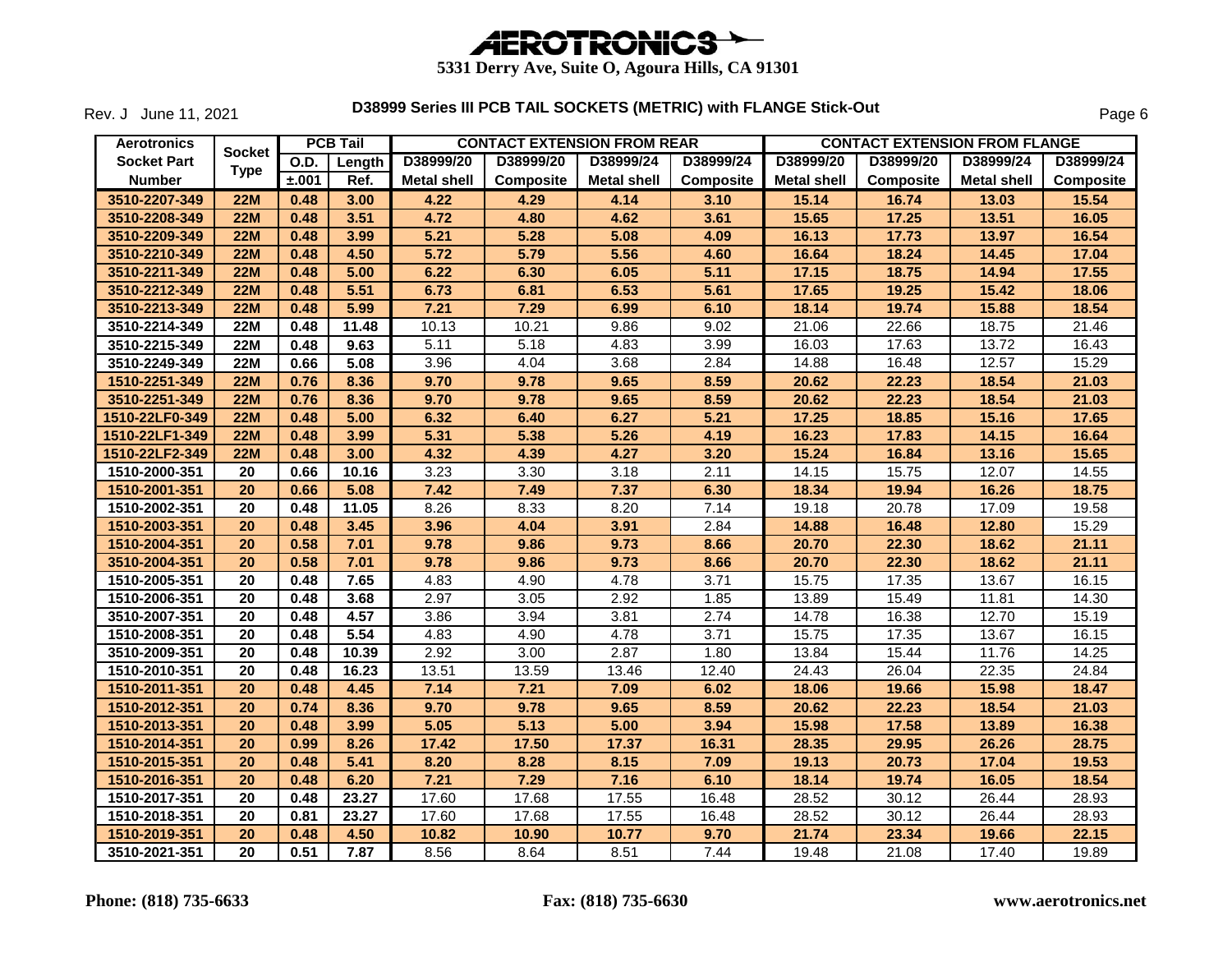

Rev. J June 11, 2021

| <b>Aerotronics</b> |                 |       | <b>PCB Tail</b> |                    |                  | <b>CONTACT EXTENSION FROM REAR</b> |                  |                    | <b>CONTACT EXTENSION FROM FLANGE</b> |                    |                  |
|--------------------|-----------------|-------|-----------------|--------------------|------------------|------------------------------------|------------------|--------------------|--------------------------------------|--------------------|------------------|
| <b>Socket Part</b> | <b>Socket</b>   | O.D.  | Length          | D38999/20          | D38999/20        | D38999/24                          | D38999/24        | D38999/20          | D38999/20                            | D38999/24          | D38999/24        |
| <b>Number</b>      | <b>Type</b>     | ±.001 | Ref.            | <b>Metal shell</b> | <b>Composite</b> | <b>Metal shell</b>                 | <b>Composite</b> | <b>Metal shell</b> | <b>Composite</b>                     | <b>Metal shell</b> | <b>Composite</b> |
| 3510-2023-351      | 20              | 0.61  | 5.59            | 9.70               | 9.78             | 9.65                               | 8.59             | 20.62              | 22.23                                | 18.54              | 21.03            |
| 3510-2025-351      | 20              | 0.76  | 8.86            | 1.96               | 2.03             | 1.91                               | 0.84             | 12.88              | 14.48                                | 10.80              | 13.28            |
| 3510-2026-351      | 20              | 0.76  | 19.63           | 12.73              | 12.80            | 12.67                              | 11.61            | 23.65              | 25.25                                | 21.56              | 24.05            |
| 1510-2029-351      | 20              | 0.76  | 10.03           | 16.69              | 16.76            | 16.64                              | 15.57            | 27.61              | 29.21                                | 25.53              | 28.02            |
| 1510-2031-351      | 20              | 0.76  | 7.62            | 16.69              | 16.76            | 16.64                              | 15.57            | 27.61              | 29.21                                | 25.53              | 28.02            |
| 3510-2032-351      | 20              | 0.48  | 5.08            | 15.44              | 15.52            | 15.39                              | 14.33            | 26.37              | 27.97                                | 24.28              | 26.77            |
| 3510-2033-351      | 20              | 0.51  | 2.29            | 2.16               | 2.24             | 2.11                               | 1.04             | 13.08              | 14.68                                | 11.00              | 13.49            |
| 3510-2036-351      | 20              | 0.48  | 5.84            | 5.13               | 5.21             | 5.03                               | 4.01             | 16.05              | 17.65                                | 13.92              | 16.46            |
| 3510-2037-351      | 20              | 0.48  | 11.51           | 8.26               | 8.33             | 8.15                               | 7.14             | 19.18              | 20.78                                | 17.04              | 19.58            |
| 3510-2038-351      | 20              | 0.76  | 6.20            | 9.47               | 9.55             | 9.42                               | 8.36             | 20.40              | 22.00                                | 18.31              | 20.80            |
| 3510-2039-351      | 20              | 0.76  | 9.65            | 10.21              | 10.29            | 10.16                              | 9.09             | 21.13              | 22.73                                | 19.05              | 21.54            |
| 3510-2040-351      | 20              | 1.22  | 4.88            | 11.91              | 11.99            | 11.86                              | 10.80            | 22.83              | 24.43                                | 20.75              | 23.24            |
| 1510-2041-351      | 20              | 0.48  | 5.97            | 4.50               | 4.57             | 4.45                               | 3.38             | 15.42              | 17.02                                | 13.34              | 15.82            |
| 1510-2042-351      | 20              | 0.48  | 12.04           | 7.67               | 7.75             | 7.62                               | 6.55             | 18.59              | 20.19                                | 16.51              | 19.00            |
| 1510-2043-351      | 20              | 0.48  | 23.55           | 16.15              | 16.23            | 16.05                              | 15.04            | 27.08              | 28.68                                | 24.94              | 27.48            |
| 1510-2044-351      | 20              | 0.48  | 13.67           | 11.05              | 11.13            | 10.95                              | 9.93             | 21.97              | 23.57                                | 19.84              | 22.38            |
| 1510-2045-351      | 20              | 0.48  | 12.22           | 4.83               | 4.90             | 4.72                               | 3.71             | 15.75              | 17.35                                | 13.61              | 16.15            |
| 3510-2047-351      | 20              | 0.64  | 14.02           | 8.26               | 8.33             | 8.20                               | 7.14             | 19.18              | 20.78                                | 17.09              | 19.58            |
| 3510-2048-351      | 20              | 0.64  | 6.32            | 3.94               | 4.01             | 3.89                               | 2.82             | 14.86              | 16.46                                | 12.78              | 15.27            |
| 3510-2049-351      | 20              | 0.64  | 9.53            | 11.35              | 11.43            | 11.30                              | 10.24            | 22.28              | 23.88                                | 20.19              | 22.68            |
| 3510-2050-351      | 20              | 0.76  | 7.62            | 7.47               | 7.54             | 7.42                               | 6.35             | 18.39              | 19.99                                | 16.31              | 18.80            |
| 3510-2051-351      | 20              | 0.76  | 7.62            | 14.27              | 14.35            | 14.22                              | 13.16            | 25.20              | 26.80                                | 23.11              | 25.60            |
| 3510-2053-351      | 20              | 0.64  | 10.67           | 8.26               | 8.33             | 8.20                               | 7.14             | 19.18              | 20.78                                | 17.09              | 19.58            |
| 3510-2054-351      | 20              | 0.64  | 8.38            | 5.97               | 6.05             | 5.92                               | 4.85             | 16.89              | 18.49                                | 14.81              | 17.30            |
| 3510-2055-351      | 20              | 0.64  | 3.94            | 6.55               | 6.63             | 6.50                               | 5.44             | 17.48              | 19.08                                | 15.39              | 17.88            |
| 3510-2056-351      | 20              | 0.64  | 9.27            | 2.34               | 2.41             | 2.29                               | 1.22             | 13.26              | 14.86                                | 11.18              | 13.67            |
| 3510-2057-351      | 20              | 0.64  | 8.13            | 7.24               | 7.32             | 7.19                               | 6.12             | 18.16              | 19.76                                | 16.08              | 18.57            |
| 3510-2058-351      | 20              | 0.64  | 6.58            | 9.47               | 9.55             | 9.42                               | 8.36             | 20.40              | 22.00                                | 18.31              | 20.80            |
| 3510-2059-351      | 20              | 0.64  | 10.80           | 8.56               | 8.64             | 8.51                               | 7.44             | 19.48              | 21.08                                | 17.40              | 19.89            |
| 3510-2060-351      | 20              | 0.64  | 3.00            | 5.38               | 5.46             | 5.33                               | 4.27             | 16.31              | 17.91                                | 14.22              | 16.71            |
| 3510-2061-351      | 20              | 0.64  | 3.51            | 5.89               | 5.97             | 5.84                               | 4.78             | 16.81              | 18.42                                | 14.73              | 17.22            |
| 3510-2062-351      | 20              | 0.64  | 3.99            | 6.38               | 6.45             | 6.32                               | 5.26             | 17.30              | 18.90                                | 15.21              | 17.70            |
| 3510-2063-351      | 20              | 0.64  | 4.50            | 6.88               | 6.96             | 6.83                               | 5.77             | 17.81              | 19.41                                | 15.72              | 18.21            |
| 3510-2064-351      | 20              | 0.64  | 5.00            | 7.39               | 7.47             | 7.34                               | 6.27             | 18.31              | 19.91                                | 16.23              | 18.72            |
| 3510-2065-351      | 20              | 0.64  | 5.51            | 7.90               | 7.98             | 7.85                               | 6.78             | 18.82              | 20.42                                | 16.74              | 19.23            |
| 3510-2066-351      | 20              | 0.64  | 5.99            | 8.38               | 8.46             | 8.33                               | 7.26             | 19.30              | 20.90                                | 17.22              | 19.71            |
| 3510-2067-351      | $\overline{20}$ | 0.64  | 8.69            | 0.94               | 1.02             | 0.89                               | <b>NONE</b>      | 11.86              | 13.46                                | 9.78               | #VALUE!          |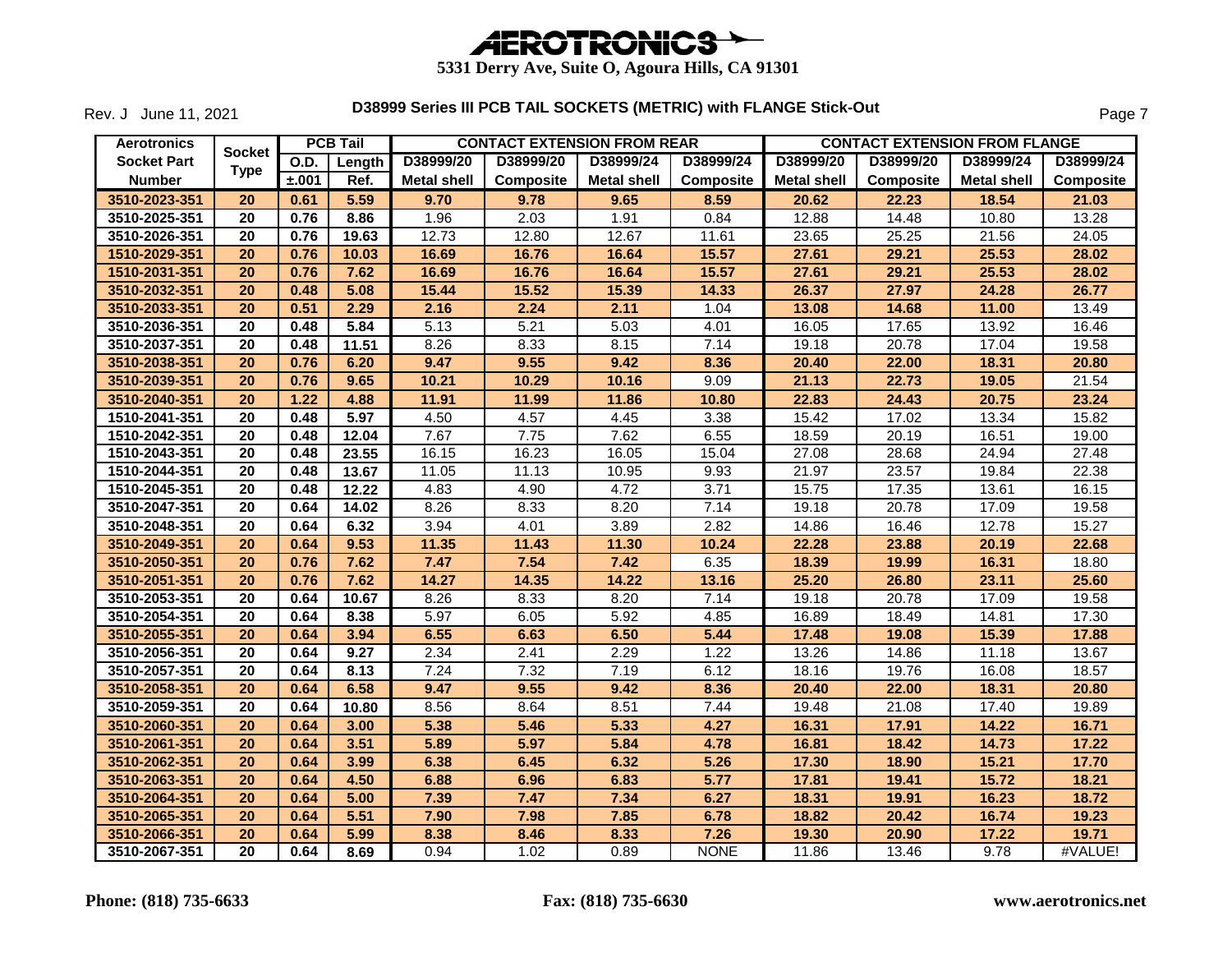

Rev. J June 11, 2021

| <b>Aerotronics</b> |               |             | <b>PCB Tail</b> |                    |           | <b>CONTACT EXTENSION FROM REAR</b> |                  |                    | <b>CONTACT EXTENSION FROM FLANGE</b> |                    |                  |
|--------------------|---------------|-------------|-----------------|--------------------|-----------|------------------------------------|------------------|--------------------|--------------------------------------|--------------------|------------------|
| <b>Socket Part</b> | <b>Socket</b> | <b>O.D.</b> | Length          | D38999/20          | D38999/20 | D38999/24                          | D38999/24        | D38999/20          | D38999/20                            | D38999/24          | D38999/24        |
| <b>Number</b>      | <b>Type</b>   | ±.001       | Ref.            | <b>Metal shell</b> | Composite | Metal shell                        | <b>Composite</b> | <b>Metal shell</b> | <b>Composite</b>                     | <b>Metal shell</b> | <b>Composite</b> |
| 3510-2068-351      | 20            | 0.64        | 7.65            | 5.26               | 5.33      | 5.21                               | 4.14             | 16.18              | 17.78                                | 14.10              | 16.59            |
| 3510-2069-351      | 20            | 0.64        | 10.16           | 3.23               | 3.30      | 3.18                               | 2.11             | 14.15              | 15.75                                | 12.07              | 14.55            |
| 3510-2071-351      | 20            | 0.64        | 3.00            | 4.22               | 4.29      | 4.17                               | 3.10             | 15.14              | 16.74                                | 13.06              | 15.54            |
| 3510-2072-351      | 20            | 0.64        | 3.51            | 4.72               | 4.80      | 4.67                               | 3.61             | 15.65              | 17.25                                | 13.56              | 16.05            |
| 3510-2073-351      | 20            | 0.64        | 3.99            | 5.21               | 5.28      | 5.16                               | 4.09             | 16.13              | 17.73                                | 14.05              | 16.54            |
| 3510-2074-351      | 20            | 0.64        | 4.50            | 5.72               | 5.79      | 5.66                               | 4.60             | 16.64              | 18.24                                | 14.55              | 17.04            |
| 3510-2075-351      | 20            | 0.64        | 5.00            | 6.22               | 6.30      | 6.17                               | 5.11             | 17.15              | 18.75                                | 15.06              | 17.55            |
| 3510-2076-351      | 20            | 0.64        | 5.51            | 6.73               | 6.81      | 6.68                               | 5.61             | 17.65              | 19.25                                | 15.57              | 18.06            |
| 3510-2077-351      | 20            | 0.64        | 5.99            | 7.21               | 7.29      | 7.16                               | 6.10             | 18.14              | 19.74                                | 16.05              | 18.54            |
| 3510-2078-351      | 20            | 0.48        | 6.15            | 6.20               | 6.27      | 6.15                               | 5.08             | 17.12              | 18.72                                | 15.04              | 17.53            |
| 3510-2079-351      | 20            | 0.76        | 9.83            | 2.92               | 3.00      | 2.87                               | 1.80             | 13.84              | 15.44                                | 11.76              | 14.25            |
| 3510-2080-351      | 20            | 0.61        | 16.13           | 11.48              | 11.56     | 11.43                              | 10.36            | 22.40              | 24.00                                | 20.32              | 22.81            |
| 3510-2081-351      | 20            | 0.99        | 7.11            | 5.89               | 5.97      | 5.84                               | 4.78             | 16.81              | 18.42                                | 14.73              | 17.22            |
| 3510-2082-351      | 20            | 0.48        | 8.20            | 5.97               | 6.05      | 5.92                               | 4.85             | 16.89              | 18.49                                | 14.81              | 17.30            |
| 3510-2083-351      | 20            | 0.48        | 9.91            | 7.29               | 7.37      | 7.24                               | 6.17             | 18.21              | 19.81                                | 16.13              | 18.62            |
| 3510-2084-351      | 20            | 0.48        | 9.40            | 6.78               | 6.86      | 6.73                               | 5.66             | 17.70              | 19.30                                | 15.62              | 18.11            |
| 3510-2086-351      | 20            | 0.48        | 9.65            | 13.54              | 13.61     | 13.49                              | 12.42            | 24.46              | 26.06                                | 22.38              | 24.87            |
| 3510-2087-351      | 20            | 0.48        | 7.32            | 4.70               | 4.78      | 4.65                               | 3.58             | 15.62              | 17.22                                | 13.54              | 16.03            |
| 3510-2088-351      | 20            | 0.48        | 7.06            | 6.35               | 6.43      | 6.30                               | 5.23             | 17.27              | 18.87                                | 15.19              | 17.68            |
| 3510-2089-351      | 20            | 0.48        | 3.30            | 7.98               | 8.05      | 7.92                               | 6.86             | 18.90              | 20.50                                | 16.81              | 19.30            |
| 1510-2090-351      | 20            | 0.76        | 7.62            | 16.94              | 17.02     | 16.89                              | 15.82            | 27.86              | 29.46                                | 25.78              | 28.27            |
| 3510-2091-351      | 20            | 0.48        | 8.26            | 9.07               | 9.14      | 9.02                               | 7.95             | 19.99              | 21.59                                | 17.91              | 20.40            |
| 3510-2092-351      | 20            | 0.51        | 14.35           | 14.45              | 14.53     | 14.35                              | 13.34            | 25.37              | 26.97                                | 23.24              | 25.78            |
| 3510-2093-351      | 20            | 0.64        | 10.16           | 10.11              | 10.19     | 10.01                              | 8.99             | 21.03              | 22.63                                | 18.90              | 21.44            |
| 3510-2094-351      | 20            | 0.81        | 10.16           | 10.26              | 10.34     | 10.16                              | 9.14             | 21.18              | 22.78                                | 19.05              | 21.59            |
| 3510-2095-351      | 20            | 0.61        | 7.11            | 13.08              | 13.16     | 12.98                              | 11.96            | 24.00              | 25.60                                | 21.87              | 24.41            |
| 1510-2096-351      | 20            | 0.48        | 10.57           | 8.26               | 8.33      | 8.15                               | 7.14             | 19.18              | 20.78                                | 17.04              | 19.58            |
| 3510-2097-351      | 20            | 0.66        | 12.70           | 5.77               | 5.84      | 5.66                               | 4.65             | 16.69              | 18.29                                | 14.55              | 17.09            |
| 3510-2098-351      | 20            | 1.02        | 6.35            | 11.53              | 11.61     | 11.43                              | 10.41            | 22.45              | 24.05                                | 20.32              | 22.86            |
| 3510-1600-352      | 16            | 0.64        | 11.07           | 5.38               | 5.46      | 5.33                               | 4.27             | 16.31              | 17.91                                | 14.22              | 16.71            |
| 3510-1601-352      | 16            | 0.64        | 4.67            | 2.97               | 3.05      | 2.92                               | 1.85             | 13.89              | 15.49                                | 11.81              | 14.30            |
| 3510-1602-352      | 16            | 0.64        | 5.56            | 3.86               | 3.94      | 3.81                               | 2.74             | 14.78              | 16.38                                | 12.70              | 15.19            |
| 3510-1603-352      | 16            | 0.64        | 4.45            | 7.14               | 7.21      | 7.09                               | 6.02             | 18.06              | 19.66                                | 15.98              | 18.47            |
| 3510-1604-352      | 16            | 1.02        | 4.45            | 7.14               | 7.21      | 7.09                               | 6.02             | 18.06              | 19.66                                | 15.98              | 18.47            |
| 3510-1605-352      | 16            | 1.57        | 8.26            | 17.42              | 17.50     | 17.37                              | 16.31            | 28.35              | 29.95                                | 26.26              | 28.75            |
| 3510-1606-352      | 16            | 1.57        | 2.29            | 2.16               | 2.24      | 2.11                               | 1.04             | 13.08              | 14.68                                | 11.00              | 13.49            |
| 3510-1607-352      | 16            | 1.02        | 13.87           | 5.89               | 5.97      | 5.84                               | 4.78             | 16.81              | 18.42                                | 14.73              | 17.22            |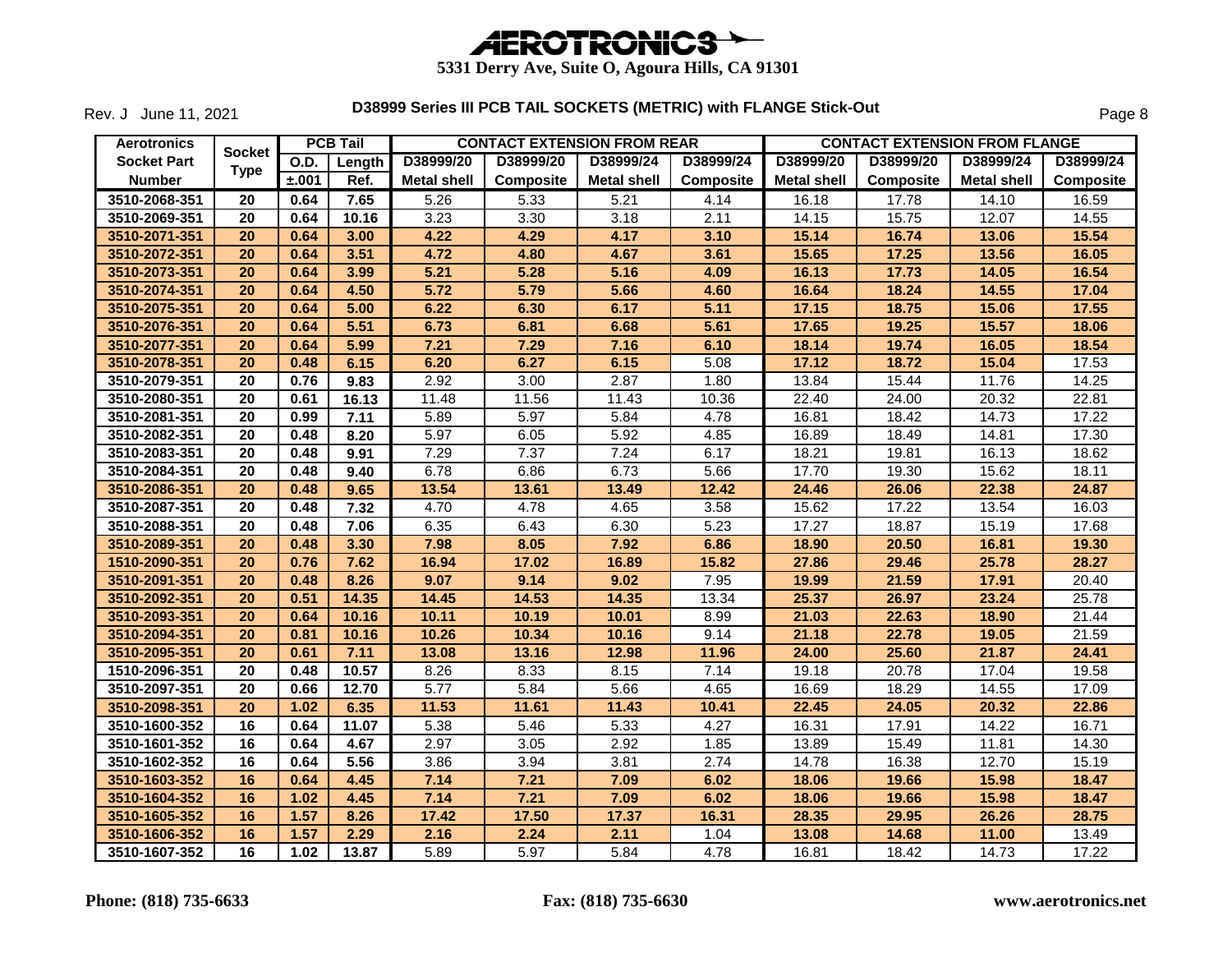

Rev. J June 11, 2021

| <b>Aerotronics</b> |               |       | <b>PCB Tail</b> |                    |           | <b>CONTACT EXTENSION FROM REAR</b> |                  |                    | <b>CONTACT EXTENSION FROM FLANGE</b> |                    |                  |
|--------------------|---------------|-------|-----------------|--------------------|-----------|------------------------------------|------------------|--------------------|--------------------------------------|--------------------|------------------|
| <b>Socket Part</b> | <b>Socket</b> | O.D.  | Length          | D38999/20          | D38999/20 | D38999/24                          | D38999/24        | D38999/20          | D38999/20                            | D38999/24          | D38999/24        |
| <b>Number</b>      | <b>Type</b>   | ±.001 | Ref.            | <b>Metal shell</b> | Composite | <b>Metal shell</b>                 | <b>Composite</b> | <b>Metal shell</b> | <b>Composite</b>                     | <b>Metal shell</b> | <b>Composite</b> |
| 3510-1608-352      | 16            | 1.02  | 5.59            | 9.70               | 9.78      | 9.65                               | 8.59             | 20.62              | 22.23                                | 18.54              | 21.03            |
| 3510-1609-352      | 16            | 1.57  | 7.62            | 16.69              | 16.76     | 16.64                              | 15.57            | 27.61              | 29.21                                | 25.53              | 28.02            |
| 3510-1610-352      | 16            | 0.74  | 7.62            | 8.18               | 8.26      | 8.13                               | 7.06             | 19.10              | 20.70                                | 17.02              | 19.51            |
| 3510-1611-352      | 16            | 0.74  | 8.38            | 8.94               | 9.02      | 8.89                               | 7.82             | 19.86              | 21.46                                | 17.78              | 20.27            |
| 1510-1618-352      | 16            | 1.59  | 8.36            | 9.70               | 9.78      | 9.65                               | 8.59             | 20.62              | 22.23                                | 18.54              | 21.03            |
| 3510-1619-352      | 16            | 1.16  | 21.59           | 10.82              | 10.90     | 10.77                              | 9.70             | 21.74              | 23.34                                | 19.66              | 22.15            |
| 3510-1621-352      | 16            | 1.57  | 3.00            | 5.38               | 5.46      | 5.33                               | 4.27             | 16.31              | 17.91                                | 14.22              | 16.71            |
| 3510-1623-352      | 16            | 1.57  | 3.51            | 5.89               | 5.97      | 5.84                               | 4.78             | 16.81              | 18.42                                | 14.73              | 17.22            |
| 3510-1625-352      | 16            | 1.57  | 3.99            | 6.38               | 6.45      | 6.32                               | 5.26             | 17.30              | 18.90                                | 15.21              | 17.70            |
| 3510-1626-352      | 16            | 1.57  | 4.50            | 6.88               | 6.96      | 6.83                               | 5.77             | 17.81              | 19.41                                | 15.72              | 18.21            |
| 3510-1627-352      | 16            | 1.57  | 5.00            | 7.39               | 7.47      | 7.34                               | 6.27             | 18.31              | 19.91                                | 16.23              | 18.72            |
| 3510-1628-352      | 16            | 1.57  | 5.51            | 7.90               | 7.98      | 7.85                               | 6.78             | 18.82              | 20.42                                | 16.74              | 19.23            |
| 3510-1629-352      | 16            | 1.57  | 5.99            | 8.38               | 8.46      | 8.33                               | 7.26             | 19.30              | 20.90                                | 17.22              | 19.71            |
| 3510-1630-352      | 16            | 1.57  | 3.00            | 4.22               | 4.29      | 4.17                               | 3.10             | 15.14              | 16.74                                | 13.06              | 15.54            |
| 3510-1631-352      | 16            | 1.57  | 3.51            | 4.72               | 4.80      | 4.67                               | 3.61             | 15.65              | 17.25                                | 13.56              | 16.05            |
| 3510-1632-352      | 16            | 1.57  | 3.99            | 5.21               | 5.28      | 5.16                               | 4.09             | 16.13              | 17.73                                | 14.05              | 16.54            |
| 3510-1633-352      | 16            | 1.57  | 4.50            | 5.72               | 5.79      | 5.66                               | 4.60             | 16.64              | 18.24                                | 14.55              | 17.04            |
| 3510-1634-352      | 16            | 1.57  | 5.00            | 6.22               | 6.30      | 6.17                               | 5.11             | 17.15              | 18.75                                | 15.06              | 17.55            |
| 3510-1635-352      | 16            | 1.57  | 5.51            | 6.73               | 6.81      | 6.68                               | 5.61             | 17.65              | 19.25                                | 15.57              | 18.06            |
| 3510-1636-352      | 16            | 1.57  | 5.99            | 7.21               | 7.29      | 7.16                               | 6.10             | 18.14              | 19.74                                | 16.05              | 18.54            |
| 3510-1637-352      | 16            | 0.71  | 10.67           | 5.61               | 5.69      | 5.51                               | 4.50             | 16.54              | 18.14                                | 14.40              | 16.94            |
| 3510-1638-352      | 16            | 1.57  | 7.62            | 16.79              | 16.87     | 16.74                              | 15.67            | 27.71              | 29.31                                | 25.63              | 28.12            |
| 3510-1639-352      | 16            | 1.57  | 5.41            | 5.16               | 5.23      | 5.11                               | 4.04             | 16.08              | 17.68                                | 14.00              | 16.48            |
| 3510-1640-352      | 16            | 0.71  | 10.64           | 6.12               | 6.20      | 6.07                               | 5.00             | 17.04              | 18.64                                | 14.96              | 17.45            |
| 3510-1641-352      | 16            | 1.57  | 7.65            | 4.93               | 5.00      | 4.88                               | 3.81             | 15.85              | 17.45                                | 13.77              | 16.26            |
| 3510-1642-352      | 16            | 1.57  | 7.11            | 5.89               | 5.97      | 5.84                               | 4.78             | 16.81              | 18.42                                | 14.73              | 17.22            |
| 3510-1643-352      | 16            | 1.57  | 6.15            | 6.20               | 6.27      | 6.15                               | 5.08             | 17.12              | 18.72                                | 15.04              | 17.53            |
| 3510-1644-352      | 16            | 1.57  | 3.30            | 7.98               | 8.05      | 7.92                               | 6.86             | 18.90              | 20.50                                | 16.81              | 19.30            |
| 3510-1645-352      | 16            | 1.02  | 9.65            | 7.16               | 7.24      | 7.11                               | 6.05             | 18.08              | 19.69                                | 16.00              | 18.49            |
| 3510-1646-352      | 16            | 0.64  | 6.35            | 6.45               | 6.53      | 6.35                               | 5.33             | 17.37              | 18.97                                | 15.24              | 17.78            |
| 3510-1647-352      | 16            | 1.57  | 14.35           | 14.45              | 14.53     | 14.35                              | 13.34            | 25.37              | 26.97                                | 23.24              | 25.78            |
| 3510-1648-353      | 16            | 1.27  | 4.45            | 5.77               | 5.84      | 5.66                               | 4.65             | 16.69              | 18.29                                | 14.55              | 17.09            |
| 3510-1649-352      | 16            | 1.37  | 3.51            | 3.51               | 3.58      | 3.40                               | 2.39             | 14.43              | 16.03                                | 12.29              | 14.83            |
| 3510-1650-352      | 16            | 1.12  | 5.08            | 5.05               | 5.13      | 5.00                               | 3.94             | 15.98              | 17.58                                | 13.89              | 16.38            |
| 3510-1651-352      | 16            | 1.02  | 5.08            | 4.06               | 4.14      | 3.99                               | 2.95             | 14.99              | 16.59                                | 12.88              | 15.39            |
| 1510-1652-352      | 16            | 1.02  | 10.49           | 8.26               | 8.33      | 8.18                               | 7.14             | 19.18              | 20.78                                | 17.07              | 19.58            |
| 3510-1652-352      | 16            | 1.02  | 10.49           | 8.26               | 8.33      | 8.18                               | 7.14             | 19.18              | 20.78                                | 17.07              | 19.58            |